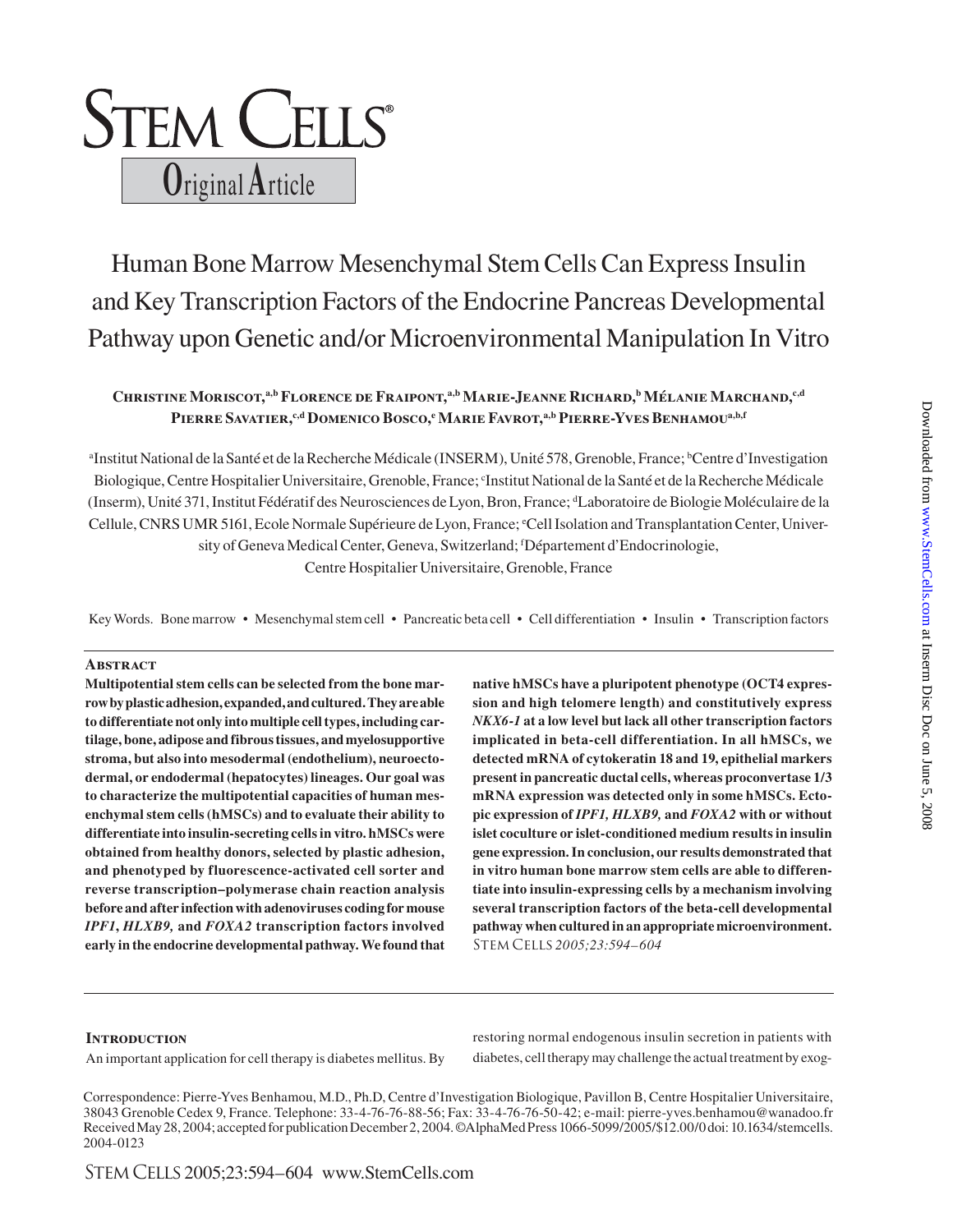enous insulin. Transplantation of pancreatic islet cells as a potential cure for diabetes has become the subject of intense interest and activity over the past two decades [1, 2]. However, the limited supply of human islet tissue available for transplantation prevents this therapy from being used to treat the thousands of patients with type 1 diabetes. In vitro expansion of human beta cells or genetic engineering of human insulin-secreting cells may represent one approach, but the clinical use is limited by the difficulties in achieving prolonged or physiologically regulated insulin secretion [3–5]. One way to overcome these problems and obtain functional glucose-sensitive insulin-secreting cells for transplantation is to derive islet cells from other sources such as embryonic stem cells [6–8] and intestinal [9], hepatic [10, 11], ductal, or pancreatic stem cells [12, 13]. These studies have opened fascinating perspectives. An easily accessible, expandable, glucose-responsive, and autologous stem cell would offer obvious advantages in a clinical setting.

Recent work suggests that adult stem cells from one tissue or organ can differentiate into cells of other organs, either in vitro or in vivo [14]. Among them, bone marrow–derived stem cells (hematopoietic or mesenchymal) carry the more significant implications for possible clinical development, because they are easily accessible for an autograft and routinely collected from adults without ethical concern inherent to fetal embryonic tissues [14–19].

Based on their ability to adhere to plastic support [15, 19], multipotential stem cells can be isolated from the bone marrow, expanded, and cultured. Under appropriate experimental conditions, they differentiate into multiple mesenchymal cell types, including cartilage, bone, adipose and fibrous tissues, and myelosupportive stroma [15, 19]. Moreover, treatment with growth factors such as epithelial growth factor and brain-derived neurotrophic factor or chemical products such as dimethyl sulfoxide and butylated hydroxyanisole induced the bone marrow stroma cells to exhibit a neuronal phenotype [20, 21].

A more likely candidate may be the multipotential adult progenitor cells (MAPCs) derived from adult bone marrow [22]. These cells exhibit a remarkable plasticity, with the ability to differentiate into cells with mesodermal, neuroectodermal, and endodermal characteristics in vitro [23]. Furthermore, upon transplantation, MAPCs can differentiate into epithelium of the liver, lung, and gut. MAPCs express the *OCT4* and *REX1* transcription factors, two specific markers of undifferentiated embryonic stem (ES) cells. Recently, the marrow-isolated adult multilineage-inducible (MIAMI) cells capable of differentiating in vitro into cell lineages from all three germ layers have been described [24].

During development, the formation of the pancreas and its subsequent differentiation into the different exocrine and endocrine cell types and mature adult beta cells result from the orderly

activation and extinction of a large number of genes. Experiments with transgenic mice have identified a hierarchy in the transcription key factors, such as *HLXB9*, *FOXA2* (formerly named *HNF3ß*), *IPF1* (*PDX1*), *NEUROG3* (*NGN3*), *NEUROD1*, *NKX2- 2*, *PAX4*, *NKX6-1*, and *PAX6*, that control embryonic formation of pancreatic islets [25]. Among these factors, *FOXA2* [26, 27] and *IPF1* [27–30] play a central role in initiating the differentiation of the islet cells.

If human mesenchymal stem cells (hMSCs) could form new beta cells, they would become a particularly useful target for therapies that aim at beta-cell replacement in diabetic patients, because they are abundantly available in the human bone marrow. In this study, we first confirm that hMSCs express the phenotypic surface marker characteristics of multipotent cells. We second provide evidence, by reverse transcription–polymerase chain reaction (RT-PCR), for the presence of some factors implicated in pancreatic development and function. Their phenotype as well as their adipogenic differentiation ability were not modified by adenoviral infection. Finally, we show that genetic manipulations or appropriate culture conditions allow hMSCs to express insulin mRNA.

#### **Materials and Methods**

#### **Isolation and Culture of hMSCs**

hMSCs were obtained from 5- to 10-ml aspirates from the iliac crest of normal donors after informed consent was given. Cells were plated at a density of  $5.10^6$  per 25-cm<sup>2</sup> flask in 5 ml of CMRL 1066 (Invitrogen, Carlsbad, CA) supplemented with 100 μg/ml penicillin, 100 μg/ml streptomycin (Invitrogen), 2 mmol/l L-glutamine (Invitrogen), and 10% fetal calf serum (Invitrogen), incubated at 37 $\degree$ C in a humidified atmosphere containing 5% CO<sub>2</sub>. After 72 hours, the nonadherent cells were discarded and adherent cells were washed gently with medium and cultured for approximately 21 days. Fresh complete medium was replaced twice a week. Upon reaching near confluence, cells were detached with a solution of 0.25% trypsin and 1 mmol/l EDTA (Invitrogen) for 2–3 minutes at 37 $\mathrm{^{\circ}C}$  and plated at 1,000 cells/cm<sup>2</sup> with medium replacement twice a week.

Colony-forming efficiency was determined by plating the cells at 10 cells per cm2 in 60-mm dishes (BD Biosciences, Le Pont de Claix, France). After 14 days of culture, the number of visible colonies was counted after staining the dishes with Giemsa. Colony-forming efficiency is calculated as the percentage of the number of cells initially plated that give rise to visible colonies  $($ >50 cells $).$ 

To confirm that hMSCs did not possess malignant properties, in vitro colony formation assay in a soft-agar medium was conducted. A total of 5,000 cells were mixed with CMRL 1066 containing 0.35% (wt/vol) agar and placed over a layer of identical composition but of higher agar concentration (0.5%, wt/vol)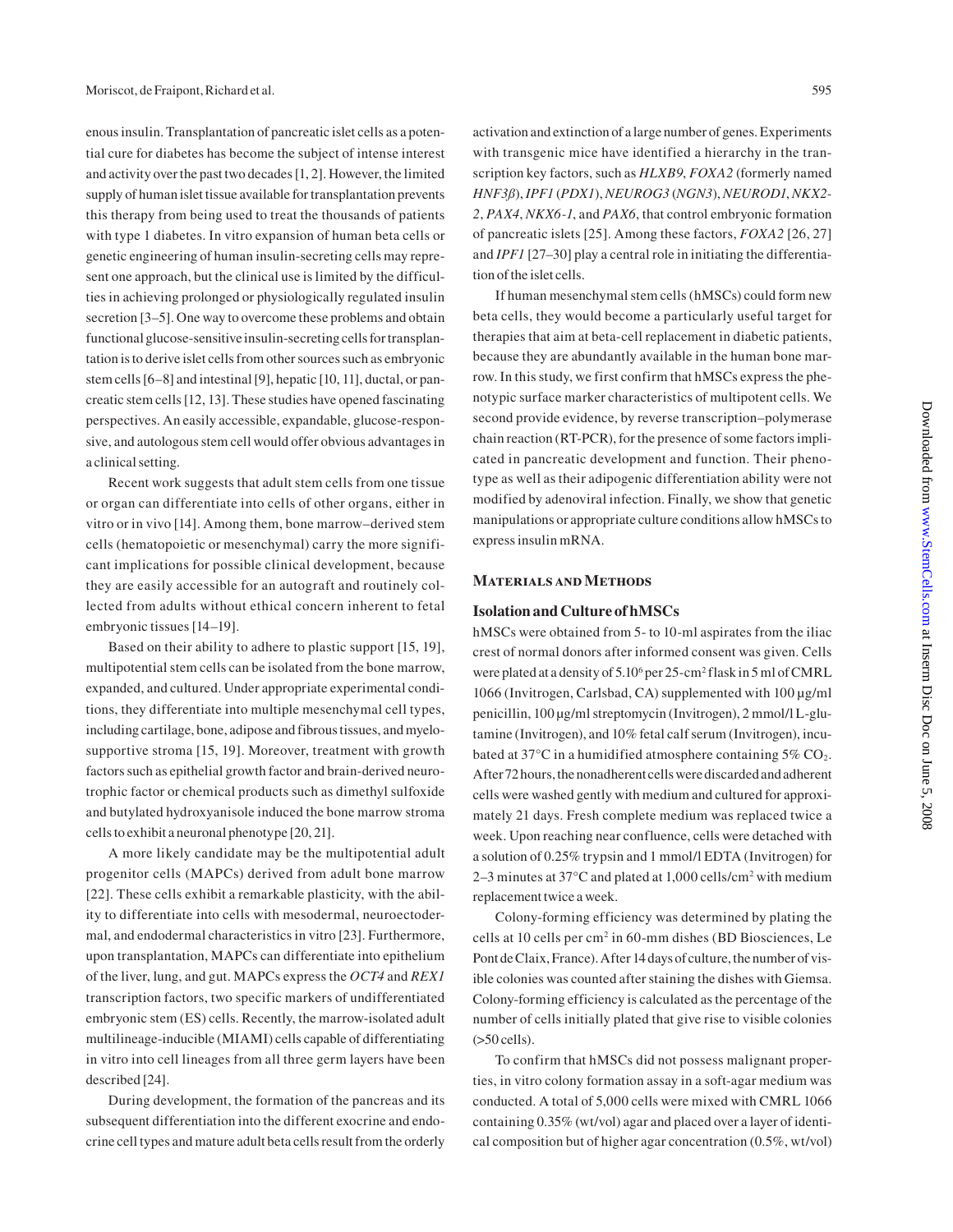in 35-mm Petri dishes and then incubated at 37°C in humidified incubator for 14 days. After this period, dishes were stained with 0.5% crystal violet for 1 hour.

#### **In Vitro Differentiation of hMSCs into Adipocytes**

To induce differentiation into adipocytes, hMSCs were plated at 20,000 cells per cm<sup>2</sup> in 12-well plates in CMRL 1066 containing 10% fetal calf serum, 1 μmol/l dexamethasone, 10 μg/ ml insulin, 0.5 mmol/l 3-isobutyl-1-methylxanthine, and 100 μmol/l indomethacin (Sigma, Saint Quentin Fallavier, France) [15]. Medium was changed twice a week. After 3 weeks of adipogenic stimulation, cells were rinsed once with phosphate-buffered saline (PBS), fixed with methanol at –20°C for 2 minutes, and then rinsed with ethanol 50% and incubated for 10 minutes with Oil Red-O to stain lipid vacuoles and rinsed again with methanol 50%.

#### **Pancreatic Human Islets**

Human pancreas was procured from heart-beating cadaveric donors according to the French regulations (1994 Bioethic Act allowing procurement with presumed consent). Islets were isolated in the Cell Isolation and Transplantation Center, University of Geneva Medical Center, Geneva, as previously reported in collaboration with P. Morel and Dr. T. Berney [1, 2]. Briefly, islets were isolated by ductal distension of the organ and digestion of the tissue at 37°C for approximately 20 minutes with Liberase (Roche Diagnostics, Meylan, France). Digested islets were purified by a Biocoll (VWR International S.A.S., Limonest, France) density-gradient centrifugation using a COBE cell processor (Denver).

After an overnight shipping to Grenoble at 20°C in culture medium, islets were plated in nonadherent six-well plates (Greiner Bio-One, Poitiers, France) at 37°C in 95% air and 5%  $CO<sub>2</sub>$  until use. Medium was replaced twice a week. Islet culture medium was filtered through a 0.22-μM membrane and used as a conditioned medium. In coculture experiments, pancreatic islets were placed in culture inserts (Millicell Culture Plate Inserts, Millipore, Billerica, MA) without any contact with hMSCs. Culture medium was CMRL 1066 containing 10% fetal bovine serum, 25 mmol/l HEPES, 24 mmol/l sodium bicarbonate, 1 mmol/l sodium pyruvate, and penicillin-streptomycin solution. Islet number was determined on a sample after dithizone staining and expressed as equivalent number of islets (the number of islets if all were 150 μm in diameter).

#### **hMSC Phenotype Analysis**

hMSCs were immunophenotyped by fluorescence-activated cell sorting (FACS). Cells were detached with trypsin-EDTA, washed in PBS, and immediately stained with the following labeled antibodies: *CD10*-PE, *CD11b*-FITC, *CD31*-FITC, *CD34*-cychrome,

*CD44*-FITC, *CD45*-cychrome, *CD49b*-PE, *CD73*-PE, *CD90*- PE, *CD105*-PE, *CD117*-PE, and *CD147*-FITC (BD Pharmingen, Immunotech, and Amcell) and then analyzed using a FACSCalibur (Becton-Dickinson).

#### **Telomerase Activity**

Telomerase activity in hMSCs at different passages was measured by means of the LightCycler *T*elo *TAGGG*hTERT quantification kit (Roche) according to the manufacturer's recommendations. Telomere length was determined using Telo TAGGG telomere length assay (Roche, Meylan, France). Briefly, genomic DNA was digested by HinfI and RsaI enzymes, and DNA fragments were separated on agarose gel, transferred, and hybridized with a telomere-specific digoxigenin-labeled hybridization probe. After chemiluminescence detection, results were compared with DIG molecular weight markers and two control DNAs (low and high telomere length).

#### **Adenoviral Production and hMSC Infection**

We checked the capacity of hMSCs to be infected by adenovirus vectors. hMSCs were exposed to a recombinant adenovirus expressing the *lacZ* gene driven off the cytomegalovirus (CMV) promoter. After a colorimetric reaction, we observed an efficient expression of the transgene 48 hours after the infection. A multiplicity of infection (MOI) ratio of 40:1 to 100:1 was shown to result in a proper balance between infection efficiency and cell survival with approximately 40%–60% infected cells (data not shown). Then we used E1/E3-deleted, replication-deficient recombinant adenovirus containing mouse *IPF1*, *HLXB9*, or *FOXA2* under the control of CMV promoter. Ad*HLXB9* and Ad*FOXA2* were generated in the Production and Control Department, Genethon III (Evry, France). Ad*IPF1* was generated in the Gene Therapy Laboratory (Nantes, France). The recombinant adenoviruses were propagated in 293 cells and were purified by CsCl density purification and chromatography and resuspended in PBS buffer. We used as a negative control a similar adenovirus containing no cDNA (adNull).

hMSCs were plated at an initial density of 4.10<sup>3</sup> cells per well in a 24-well plate and cocultured with or without human pancreatic islets 96 hours before adenoviral infection.

Adenoviruses were added at MOI ratios of 0:1, 20:1, 40:1, 50:1, or 100:1 in 100 μl culture medium containing 1% fetal calf serum, and cells were incubated at 37 $\mathrm{^{\circ}C}$  in 95% air and 5%  $\mathrm{CO}_2$ for 1 hour. Then medium containing adenovirus was removed and replaced with fresh culture medium and cells were cultured in 24 well plates for 7 days before recovery and mRNA analysis.

#### **mRNA Analysis**

Total RNA was isolated using the RNA+ extraction kit (Qbiogene, Illkirch, France) as described by the supplier.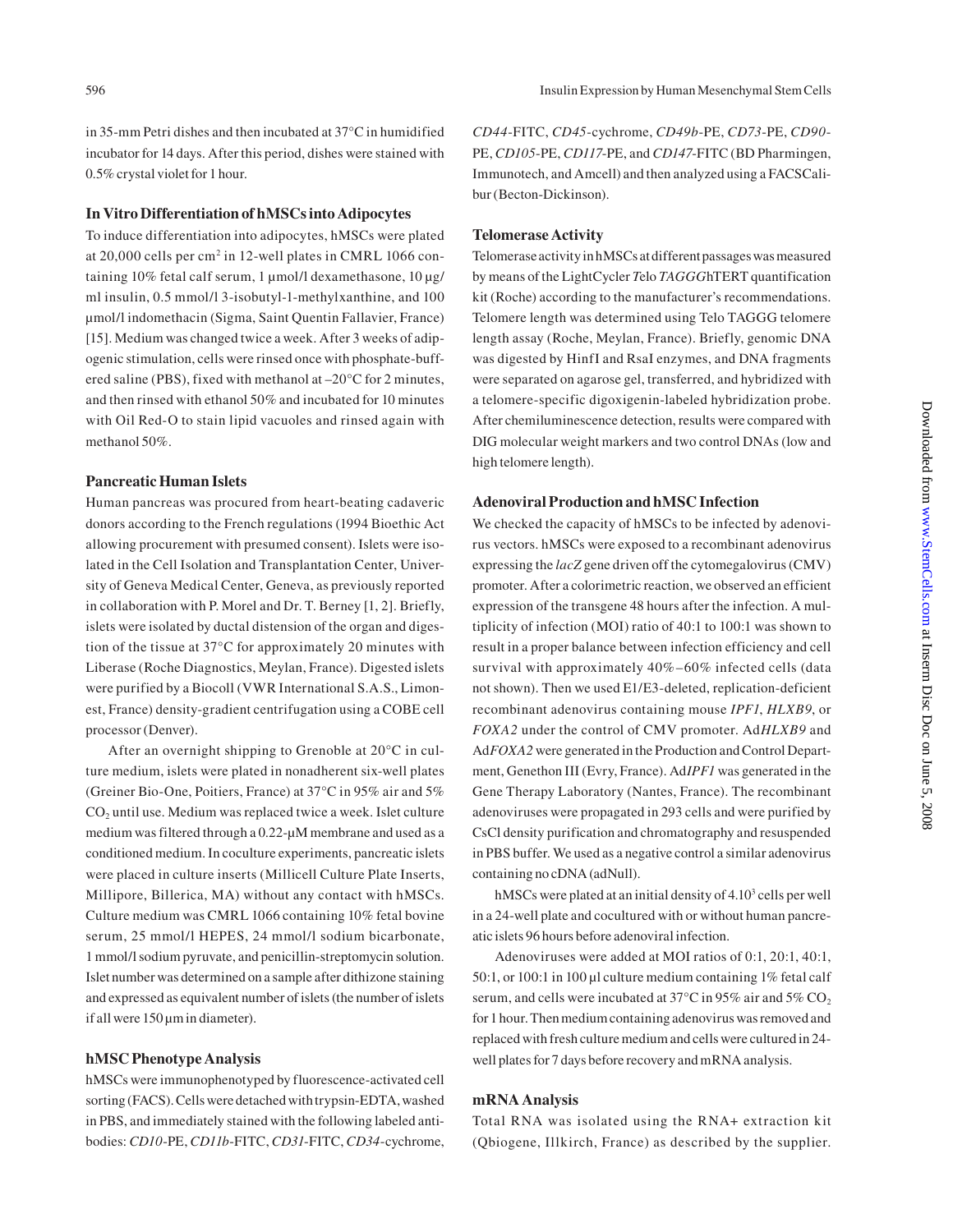The resulting RNA, was subjected to DNase treatment using RQ1 RNase-free DNase (Promega, Charbonnières-les-bains, France), phenol-chloroform extraction, and isopropanol precipitation. RNA 2 μg, was reverse transcribed using M-MLV reverse transcriptase (Promega) in a 20-μl volume containing 0.2-μg pdN6 primers (Amersham, Saclay, France), 400 μmol/l deoxynucleotide triphosphate, and buffers supplied by the manufacturer. cDNA 2-μl samples were subjected to PCR amplification using human primer pairs described in Table 1. PCR was performed using Taq DNA Polymerase (Promega) or FastStart Taq DNA polymerase (Roche) when indicated by a footnote in a 25-μl volume.

| Table 1. Primers sequences used in polymerase chain reactions |  |
|---------------------------------------------------------------|--|
|---------------------------------------------------------------|--|

| Gene              | Sequence (5'3')                            | <b>Product size</b><br>(bp) | <b>Annealing</b><br>condition $(^{\circ}C)$ | Cycle number |
|-------------------|--------------------------------------------|-----------------------------|---------------------------------------------|--------------|
|                   |                                            |                             |                                             |              |
| Hlxb9             | forward: AAG ATG CCC GAC TTC AAC TCC C     | 233                         | 55                                          | 40           |
|                   | reverse: GCC TTT TTG CTG CGT TTC CAT TTC   |                             |                                             |              |
| FoxA2             | forward: ACT GGA GCA GCT ACT TAG CAG AGC   | 360                         | 58 <sup>a</sup>                             | 40           |
|                   | reverse: TCA TGG AGT TCA TGT TGG CGT AG    |                             | $(5\%$ DMSO)                                |              |
| $Pdx-1$           | forward: CCC ATG GAT GAA GTC TAC C         | 262                         | 54 <sup>a</sup>                             | 40           |
|                   | reverse: GTC CTC CTC CTT TTT CCA C         |                             |                                             |              |
| Ngn3              | forward: GTA GAA AGG ATG ACG CCT CAA CC    | 241                         | 52 <sup>a</sup>                             | 40           |
|                   | reverse: TCA GTG CCA ACT CGC TCT TAG G     |                             |                                             |              |
| NeuroD1           | forward: CAG AAC CAG GAC ATG CCC           | 216                         | 60 <sup>a</sup>                             | 40           |
|                   | reverse: ATC AAA GGA AGG GCT GGT G         |                             |                                             |              |
| $Nkx$ 2.2         | forward: TTC TAC GAC AGC AGC GAC AACC      | 393                         | 56 <sup>a</sup>                             | 40           |
|                   | reverse: CGT CAC CTC CAT ACC TTT CTC G     |                             | $(3\%$ DMSO)                                |              |
| Pax4              | forward: TTT GTG CTG AAG GGC TTT GC        | 216                         | 53 <sup>a</sup>                             | 35           |
|                   | reverse: GGG AGA AGA TAG TCC GAT TCC G     |                             |                                             |              |
| $Nkx$ 6.1         | forward: ACA CGA GAC CCA CTT TTT CCG       | 336                         | 58                                          | 35           |
|                   | reverse: TGC TGG ACT TGT GCT TCT TCA AC    |                             |                                             |              |
| Isl 1             | forward: ATTTCC CTA TGT GTT GGT TGC G      | 229                         | 58                                          | 40           |
|                   | reverse: CGT TCT TGC TGA AGC CGA TG        |                             |                                             |              |
| Pax6              | forward: CGG CAG AAG ATT GTA GAG           | 290                         | 58                                          | 35           |
|                   | reverse: GAT GAC ACG CTT GGT ATG           |                             |                                             |              |
| PC1/3             | forward: TTG GCT GAA AGA GAA CGG           | 457                         | 58                                          | 40           |
|                   | reverse: ACT TCT TTG GTG ATT GCT TTG       |                             |                                             |              |
| Glut <sub>2</sub> | forward: AGC TTT GCA GTT GGT GGA AT        | 300                         | 57 <sup>a</sup>                             | 30           |
|                   | reverse: AAT AAG AAT GCC CGT GAC GA        |                             |                                             |              |
| GK                | forward: TGG ACC AAG GGC TTC AAG GCC       | 207                         | 56 <sup>a</sup>                             | 37           |
|                   | reverse: CAT GTA GCA GGC ATT GCA GCC       |                             |                                             |              |
| <i>Insulin</i>    | forward: TGT GAA CCA ACA CCT GTG           | 262                         | 56                                          | 35           |
|                   | reverse: CGT CTA GTT GCA GTA GT            |                             |                                             |              |
| CK18              | forward: CGT CTT GCT GCT GAT GAC TTT AGA G | 269                         | 56                                          | 35           |
|                   | reverse: TTG GCG AGG TCC TGA GAT TTG       |                             |                                             |              |
| CK 19             | forward: ATG GCC GAG CAG AAC CGG AA        | 317                         | 60                                          | 40           |
|                   | reverse: CCA TGA GCC GCT GGT ACT CC        |                             |                                             |              |
| CD90              | forward: TCG CTC TCC TGC TAA CAG TCT TG    | 377                         | 58                                          | 35           |
|                   | reverse: GCC CTC ACA CTT GAC CAG TTT G     |                             |                                             |              |
| $\beta$ actin     | forward: ATC ATG TTT GAG ACC TTC AA        | 316                         | 58                                          | 23           |
|                   | reverse: CAT CTC TTG CTC GAA GTC CA        |                             |                                             |              |
| Oct4              | forward: CGA CCA TCT GCC GCT TTG AG        | 577                         | 60                                          | 30           |
|                   | reverse: CCC CCT GTC CCC CAT TCC TA        |                             |                                             |              |

<sup>a</sup> PCR was performed using FastStart Taq DNA polymerase (Roche). Abbreviation: DMSO, dimethyl sulfoxide.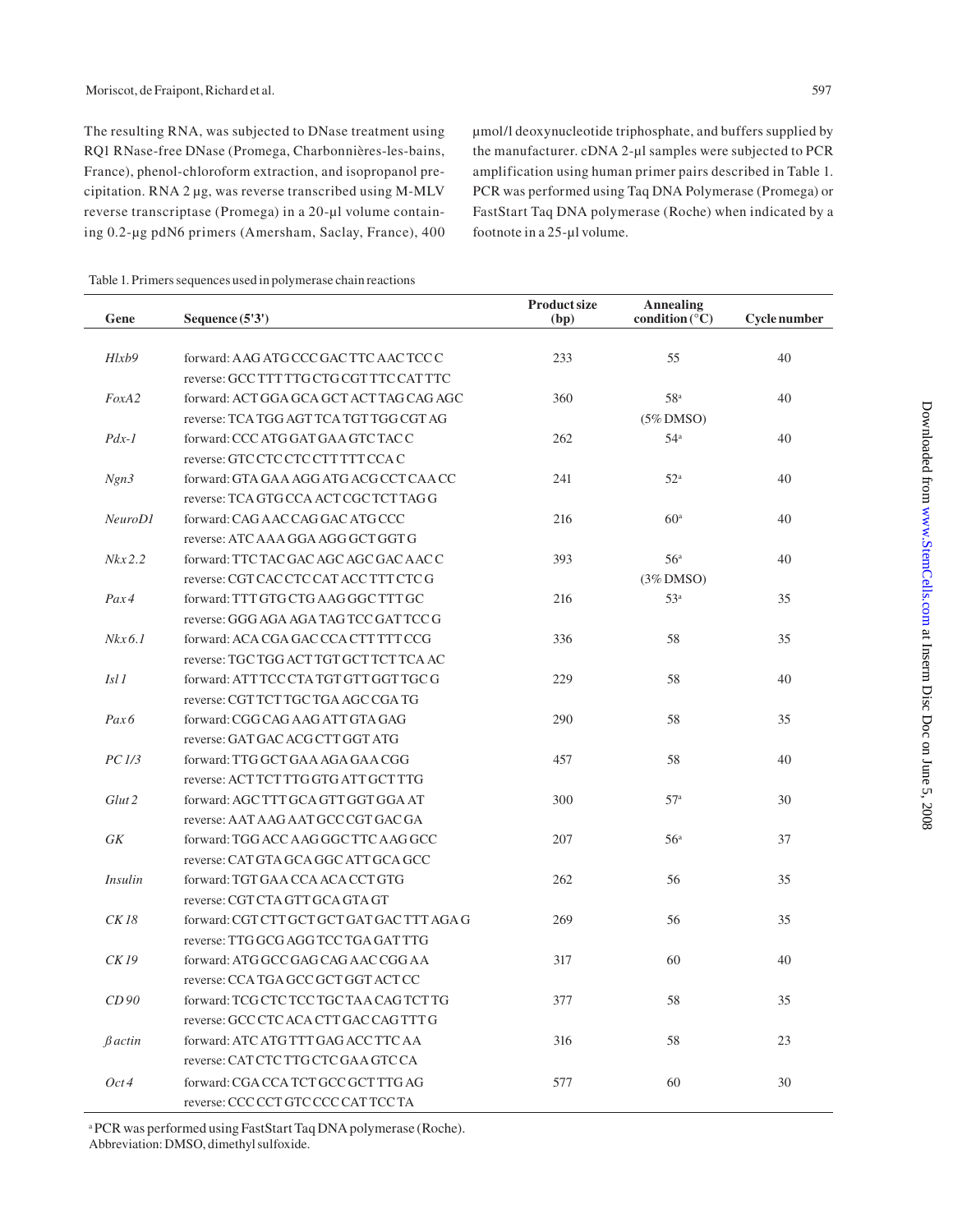#### 598 Insulin Expression by Human Mesenchymal Stem Cells

#### **Results**

### **Phenotype Characteristics of Expanded Undifferentiated hMSCs**

After plastic adherence selection, hMSCs were cultured over four passages. Growth was exponential over the studied period (60 days) with slight differences between donors (Fig. 1A). FACS analysis of hMSCs showed that these cells were negative for CD11b, CD31, CD34, CD45, CD49b, and CD117. They expressed high levels of CD44, CD73, CD90, CD105, and CD147 and low levels of CD10. CD34 and CD45 represent two of the major hematopoietic markers, whereas CD73, CD90, CD105, CD147, and CD10 are cell-surface markers characteristic of MSCs (Fig. 1B). The same phenotype was maintained for passages 0 through 3 and for all of the hMSCs analyzed. We showed that hMSCs express *OCT4*, a transcription factor important in maintaining undifferentiated ES cells (Fig. 2B). Furthermore, average telomere length of hMSCs cultured during 46 days (three passages) was at least as long as the high telomere length control of 10.2 kbp (Fig. 2A), even though no telomerase activity was detected by quantitative RT-PCR (data not shown).

# **Expression of Islet-Associated Transcription Factors in hMSCs**

To evaluate the potential of hMSCs to differentiate into beta

cells, we first examined the expression of islet-related transcription factors. As shown in Figure 3A, RT-PCR analysis revealed that hMSCs express *NKX6-1* at a low level but lacked all the other transcription factors involved in beta-cell differentiation without variation from passage 0 through 3. Additional experiments on different hMSCs (*n* = 4) confirmed this pattern of expression. hMSCs express the marker *CD90* (Fig. 3B) and present some similarities with pancreatic beta cells, as we detected mRNA of epithelial markers such as cytokeratin 18 and 19 as well as proconvertase 1/3. Cytokeratins 18 and 19 were expressed in all of the samples analyzed, whereas proconvertase expression seems to vary from one passage to the other and between donors. In addition, we failed to detect any gene implicated in glucose metabolism (glucose transporter 2, glucokinase, or insulin).

## **Effect of Adenoviral Infection on hMSC Differentiation and Transformation**

To check that adenoviral infection had no effect on hMSC differentiation ability, we infected hMSCs with AdNull, and 7 days after infection, we cultured them in adipogenic differentiation medium. Nearly all of the cells, infected or not infected, showed adipose tissue-forming capacity and accumulated large amounts of triglycerides in their cytoplasm (Fig. 4). Moreover, soft agar assay did not show any colonies with either control or infected cells (data not shown).



**Figure 1.** Culture of human mesenchymal stem cells (hMSCs). **(A):** Growth curves of hMSCs isolated from two donors, hMSC 54 (filled square) and hMSC 56 (filled circle), were determined by numeration at each passage. Cell number was plotted against time in days. **(B):** Phenotype of hMSCs. Cells were harvested and labeled with antibodies against CD10, CD11b, CD31, CD34, CD44, CD45, CD49b, CD73, CD90, CD105, CD117, and CD147 or control immunoglobulin G, as indicated and analyzed by fluorescence-activated cell sorting. Plots show isotype control immunoglobulin G staining profile (dotted line) versus specific antibody staining profile (thick line). A representative example of more than 20 hMSCs is shown.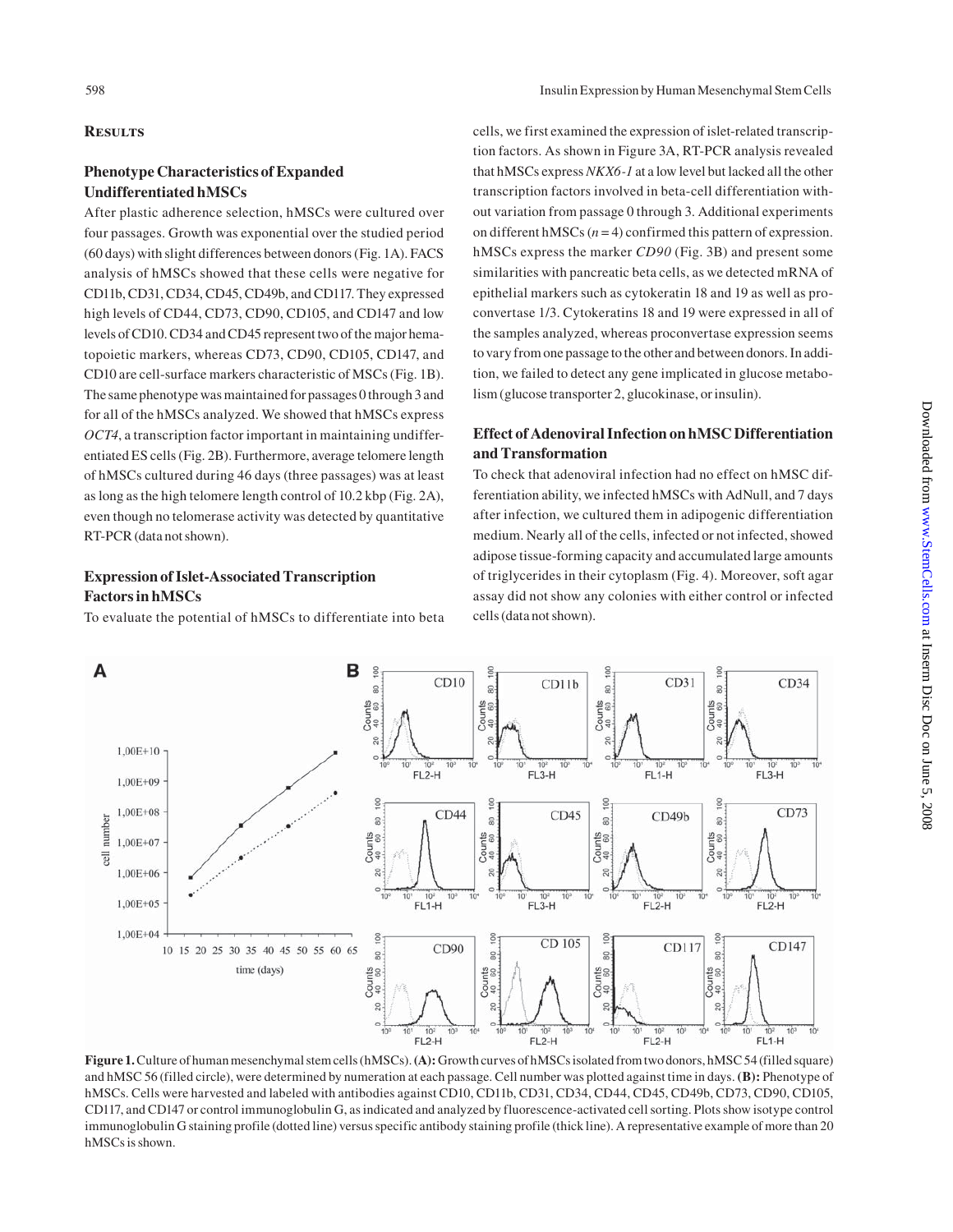# **hMSCs Express Insulin After Adenoviral Infection with Genes Coding for Transcription Factors of the Beta Endocrine Pathway or Specific Culture Conditions**

Based on the hypothesis that hMSCs' ectopic expression of transcription factors involved in beta-endocrine pathway might favor their differentiation into insulin-expressing cells, we infected hMSCs 4 days after plating with adenoviruses coding for mouse *IPF1*, mouse *HLXB9*, or mouse *FOXA2* using various MOI ratios. hMSCs were concomitantly cultured either alone, in the presence of islet-conditioned medium, or in the presence of human islets placed in a culture insert. Cells were harvested and RNAs were extracted 7 days after infection and analyzed by RT-PCR (Fig. 5).

In the first experiment, hMSCs were infected with Adm*IPF1*  using a high MOI ratio (100:1). We detected expression of insulin and expression of three transcription factors involved in beta-cell differentiation, *FOXA2*, *PAX4,* and *ISL1*. In the second



**Figure 2.** Characteristics of undifferentiated human mesenchymal stem cells (hMSCs). **(A):** Cells from two donors (hMSC 54 and hMSC 56) were expanded and harvested at each passage (0, 1, and 2) and telomere lengths were evaluated. **(B):** Reverse transcription (RT)–polymerase chain reaction for *OCT4* and *ACTB* (used as RNA quality and RT efficiency control). RNA obtained at passages 0, 1, 2, and 3 for hMSC 56 was analyzed.

experiment, we lowered the MOI ratio (40:1), and hMSCs were concomitantly cultured either in islet-conditioned medium or in control medium. Insulin expression and only one transcription factor expression, *PAX4*, could be detected in hMSCs cultured with islet-conditioned medium. In the third experiment, a MOI ratio of 20:1 was used either in the presence or in the absence of pancreatic human islets. Infected hMSCs cocultured with human islets expressed insulin gene at a very low level, but no expression of transcription factors was detected. In the fourth experiment, coinfection of hMSCs with Adm*HLXB9* (MOI 50:1) and Adm*FOXA2* (MOI 50:1) was performed with or without islets. In the presence of human islets, insulin as well as *NEUROD1* and *ISL1* expressions were detected.



**Figure 3.** Endogenous expression of **(A)** key pancreatic developmental transcription factors and **(B)** pancreatic genes and epithelial or surface MSC markers in hMSCs. Reverse transcription–polymerase chain reaction (RT-PCR) amplifications of RNAs extracted from hMSCs harvested at different passages (0, 1, 2, and 3) were analyzed by agarose gel electrophoresis. RNA isolated from human pancreatic islets or fetal pancreas was used as a positive control. For *NEUROG3* RT-PCR analysis, human fetal pancreas was used because adult pancreatic islets do not express this gene. Abbreviation: hMSC, human mesenchymal stem cell.



**Figure 4.** In vitro differentiation of human mesenchymal stem cells into adipocytes. Oil Red-O staining of the lipid vesicles performed 3 weeks after adipogenic stimulation demonstrates an ongoing adipogenesis (magnification, ×20). **(A):** Control cells, **(B)** control cells cultured in adipogenic medium, **(C)** infected cells, and **(D)** infected cells cultured in adipogenic medium.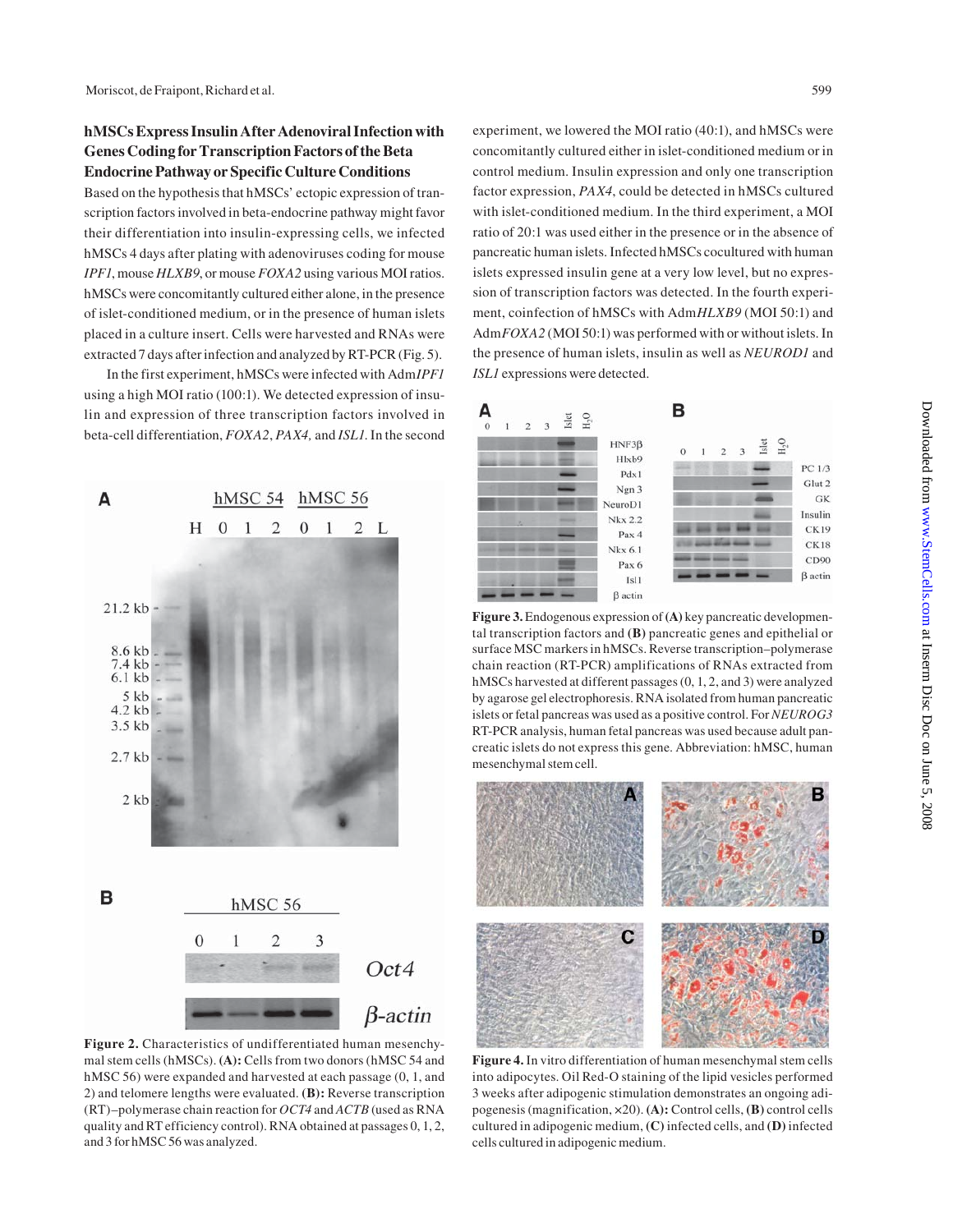A

#### **Discussion**

Several studies have demonstrated that ES cells can be induced to differentiate into pancreatic beta cells [6–8]. Assady et al. [6] show that pluripotent undifferentiated human ES cells spontaneously differentiate in vitro into cells with characteristics of insulin-producing cells. Mouse ES cells have also been shown to normalize blood glucose when transplanted into streptozotocin-induced diabetic mice [8]. Similar results have been obtained by Castaing et al. [7] by grafting human pancreatic tissue in beta cell–deficient severe combined immunodeficiency mice, but use of embryonic tissues raises ethical issues. The present study demonstrates that, alternatively, hMSCs can be shifted toward an endocrine phenotype with the gene expression of insulin and some transcription factors implicated in the beta-cell differentiation.

We characterized hMSC phenotype and pluripotency more extensively. Previous reports demonstrated that hMSCs are relatively easy to expand [31, 32]. In this study, we examined the extent to which the cells could be expanded in culture by repeated passaging. Despite some tiny strain-dependent variations, exponential growth is maintained over four passages and phenotype is conserved. Moreover, we showed that hMSCs have long telomeres, approximately 10.2 kbp on average, compared with the high telomere length control. This length remains unchanged during passaging, but hMSCs do not possess telomerase activity. Telomerase activity and long telomere have been associated with immortality in tumors and ES cells. Conflicting results are found in the literature; Pittenger et al. [15] described a telomerase activity in marrow MSCs even at passage 12, whereas no activity was detected in two other reports [33, 34]. Our study provides some information regarding the telomere length in hMSCs. Our results are in agreement with those of Parsch et al. [35], who describe a length of  $11.4 \pm 2.5$  kbp [35]. Other studies show different telomere lengths, ranging from 6.6 to 15 kbp, depending on origin (bone marrow or placental cord blood) and culture conditions (serum-deprived or MAPC-selective medium) [22, 23, 36, 37]. Expression of *OCT4* and *REX1*, characteristically expressed in embryonic cells, was observed in MAPCs [23] and MIAMI cells [24]. In our study, we also found *OCT4* expression in hMSCs as reported in others works [38]. Thus, because hMSCs can be selected and expanded easily while maintaining their multipotential capability, they may be a potential source of cells for diabetes mellitus therapy.

hMSCs easily differentiate into lineages of mesenchymal tissues, including bone, cartilage, fat, tendon, muscle, and mar-

|                                                   | Infection           | MCo              | Islet                 |     |                |                |     |                |     |     |           |     |     |    |  |
|---------------------------------------------------|---------------------|------------------|-----------------------|-----|----------------|----------------|-----|----------------|-----|-----|-----------|-----|-----|----|--|
| AdmIPF1<br>(MOI 100:1)                            | $^+$                |                  | -                     |     | ${\hbox{Neg}}$ | ${\hbox{Neg}}$ | Neg | ${\hbox{Neg}}$ | Neg |     | <b>ND</b> | Neg |     |    |  |
| AdmIPF1<br>(MOI 40:1)                             | $^+$<br>-<br>$^{+}$ | $\,^+$<br>$^{+}$ | -                     | Neg | Neg            | Neg            | Neg | Neg            | Neg |     | <b>ND</b> | Neg | Neg |    |  |
| AdmIPF1<br>(MOI 20:1)                             | +<br>÷              |                  | ۰<br>$^{+}$<br>$^{+}$ | Neg | Neg            | ${\hbox{Neg}}$ | Neg | Neg            | Neg | Neg | ND        | Neg | Neg | S. |  |
| AdmHLXB9<br>$+AdmFOXA2$<br>(MOI 50:1)<br>$+50:1)$ | $^{+}$<br>$^{+}$    |                  | $^+$<br>$\mathrm{+}$  | Neg | Neg            | Neg            | Neg |                | Neg | Neg | ND        | Neg |     |    |  |

**Figure 5.** Effect of adenovirus-mediated ectopic expression of pancreatic transcription factors (Adm*IPF1*, Adm*HLXB9*, and Adm*FOXA2*) and islet environment on insulin and key transcription factor expression in hMSCs. **(A):** Model of the cascade of transcription factors controlling beta-cell differentiation as described by Schwitzgebel et al. [25]. **(B, C):** RT-PCR analysis of infected hMSCs cultured with or without **(B)** islet environment and **(C)** control human islet. *ACTB* PCR amplification was used as RNA quality and RT efficiency control. Abbreviations: hMSC, human mesenchymal stem cell; MCo, islet-conditioned medium; MOI, multiplicity of infection; ND, nondetermined; Neg, nonexpressed; RT-PCR, reverse transcription–polymerase chain reaction.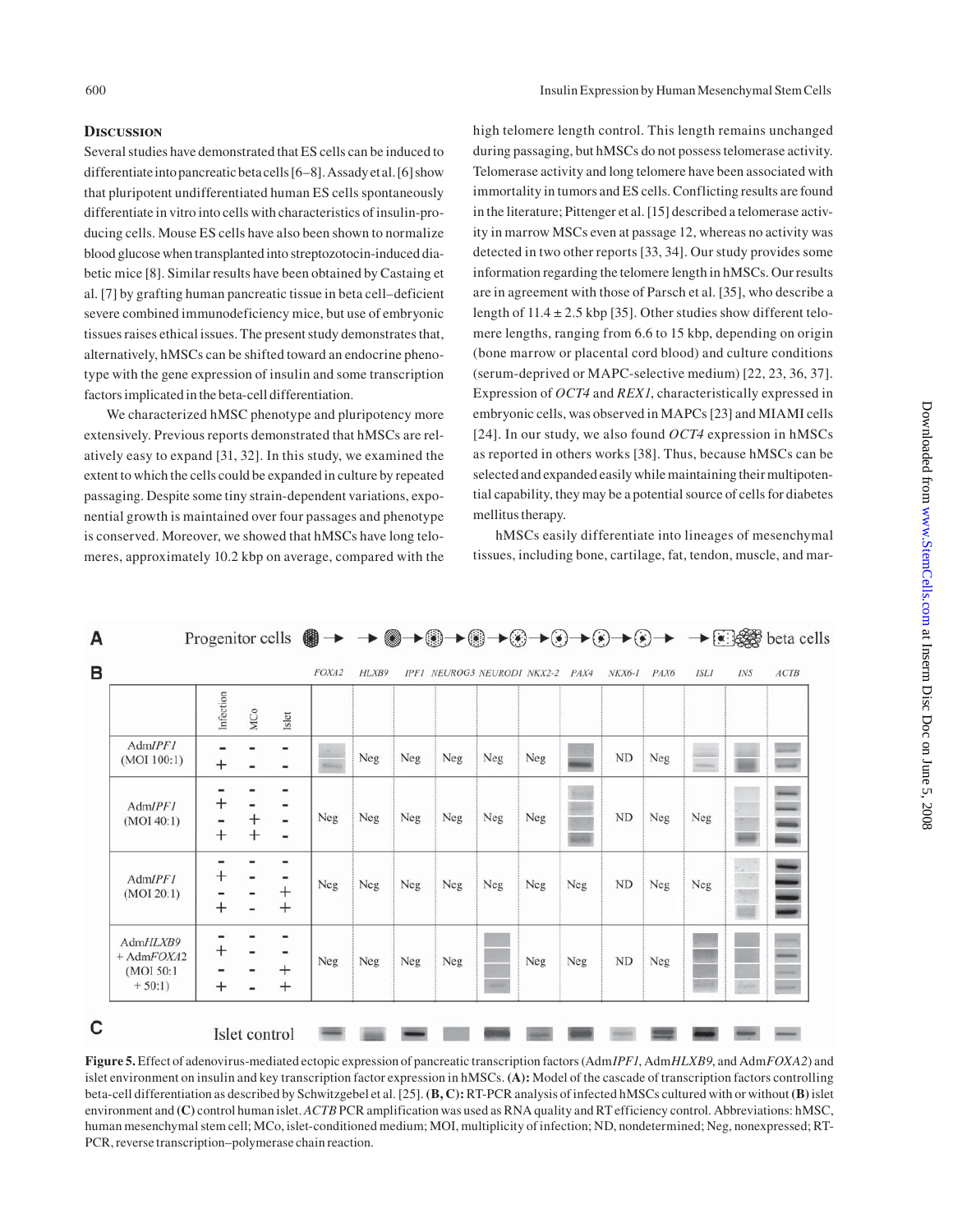row [15]. They have also been shown to differentiate into cells of ectodermal origin, such as neurons, although with a much lower efficiency compared with mesoderm derivatives [20, 21]. We thus hypothesize that hMSCs could be induced to differentiate into endoderm derivatives. We therefore searched for markers of endocrine beta cells. We report high expression levels of cytokeratin 18 and 19. Cytokeratin proteins are the intermediate filaments of the cytoskeleton in epithelial cells. In the human pancreas, *KRT7* (*CK7*) and *KRT19* (*CK19*) have been identified in ductal epithelium, whereas *KRT8* and *KRT18* are expressed in acini, ducts, and islets [39]. In MAPCs, *KRT18* (*CK18*) and *KRT19* (*CK19*) were also detected at low levels [40]. Using RT-PCR analysis, we observed *NKX6-1* mRNA in hMSC expression in all conditions. *NKX6-1* is expressed in the developing and mature pancreas as well as in the central nervous system [41]. In the developing mouse pancreas, NKX6-1 protein could be detected as early as embryonic day 10.5 (E10.5) in most epithelial cells. In the mature pancreas, expression of *NKX6-1* is restricted to beta cells. Its mRNA is expressed in beta- and alpha-cell lines, but no protein can be detected in the alpha-cell line, suggesting that post-transcriptional regulation contributes to the restriction of *NKX6-1* to the beta cells [42]. *NKX6-1* as *NeuroD1* and *ISL1*, two other transcription factors involved in beta-cell differentiation, was expressed in MIAMI cells [24]. *NEUROD1* was also detected in rat bone marrow stem cells [43]. Among all hMSCs tested, we did not detect any *NEUROD1* expression. In contrast, we occasionally observed *PCSK1* (PC1/3 convertase) expression. *PCSK1* belongs to a family of cellular endoproteolytic processing enzymes. These convertases are mostly found in neural and endocrine cells and are involved in proinsulin processing [44].

Data from the literature report that hMSCs could be transduced with high efficiency using retroviral vectors and maintained their multipotentiality [45–47]. In our study, adenoviral infection using a high MOI ratio (100:1) did not alter the adipogenic differentiation ability of hMSCs and did not make them tumorigenic. These results proved that adenoviral infection had no negative effects on hMSC properties and could be used to deliver specific genes of the beta-endocrine pathway. hMSCs were infected with adenoviral vectors coding for three of the transcription factors of the beta pathway (*FOXA2*, *HLXB9,* and *IPF1*) and cultured in the presence of pancreatic islets or islet-conditioned medium. Insulin expression was analyzed. During development, *HLXB9* is transiently expressed in regions of endoderm that give rise to the respiratory and digestive tubes as well as the pancreatic anlage [48, 49]. Dorsally, *HLXB9* is required for specifying the gut epithelium to a pancreatic fate, whereas ventrally it regulates endocrine cell differentiation. *FOXA2* is a member of the forkhead/winged helix transcription factor family, which is essential for all endodermal lineage development. It plays an essential role in the cell type–specific transcription of the *IPF1* gene in the pancreas [26, 50]. The homeodomain *IPF1* transcription factor is expressed in pluripotent precursor cells in the dorsal and ventral pancreatic bud. In the adult, *IPF1* is mainly expressed within insulin-secreting pancreatic islet beta cells and cells of the duodenal epithelium [51]. *IPF1* is the only transcription factor specific of the endocrine pathway, whereas the two other factors, *HLXB9* and *FOXA2*, are implicated in hepatic development. Expression of human *FOXA2*, *NEUROD1*, *PAX4*, and *ISL1* genes was consistently detected after infection of hMSCs with adenovirus vectors expressing mouse *HLXB9*, *FOXA2*, and *IPF1*. These four transcription factors regulate cell differentiation processes within the developing pancreas [52, 53]. *FOXA2* was detected after Adm*IPF1* infection using a high MOI ratio. This result is surprising in that *FOXA2* is a transcriptional activator of *IPF1* in beta cells [50]. In the same culture conditions, we also observed *PAX4* and *ISL1* expression. Mice deficient for *PAX4* fail to develop beta and delta cells within the pancreas [54], whereas *ISL1* is required for all endocrine islet cells [55]. When the Adm*IPF1* viral dose was reduced to 40:1 and cells were cultured in islet-conditioned medium, only *PAX4* expression was detected. At an MOI ratio of 20:1, whatever the cell culture conditions, we did not observe any transcription factor expression. It seems that when low MOIs (20:1 and 40:1) were used, a pancreatic environment (islets or conditioned medium) was required to lead to insulin expression. Ferber et al. [11] demonstrated that adenovirus-mediated gene transfer of *IPF1* to the mouse liver activated expression of the endogenous genes for mouse insulin 1 and 2 and prohormone convertase 1/3. Coexpression of *FOXA2* and *HLXB9*, via dual infection of hMSCs with Adm*FOXA2* and Adm*HLXB9*, was performed in coculture experiments with the pancreatic islets. Again, insulin was expressed concomitantly with *NEUROD1* transcription factor. *NEUROD1*, a basic helix-loop-helix transcription factor, is expressed in the developing endocrine pancreas, the small intestine, and the nervous system. Homozygous *NEUROD1*-null mice have a striking reduction in the number of insulin-producing beta cells and fail to develop mature islets [56]. Only Heremans et al. [57] have studied the effects of ectopic expression of *NEUROG3* and *NEUROD1*, using adenoviral vectors, in human ductal cells, showing that *PAX4*, *NKX2-2,* and *PAX6* as well as insulin and somatostatin were expressed.

Whether hMSCs were driven to activate silent genes or whether our manipulations enhanced the expression of already active promoters is speculative. It can be hypothesized that pluripotent stem cells reside in the adult bone marrow in a standby state but their differentiation potential is restricted by their natural environment. Whatever mechanism is involved, the next step is the identification, selection, and amplification of hMSCs expressing insulin gene to determine if all of the cells express insulin at a low level or a restricted population expresses it at a high level. Apart from MSCs, bone marrow also contains a hematopoietic stem cell population that can engraft in epithelial tissues and differentiate into epithelial cells of the liver, lung, gastroin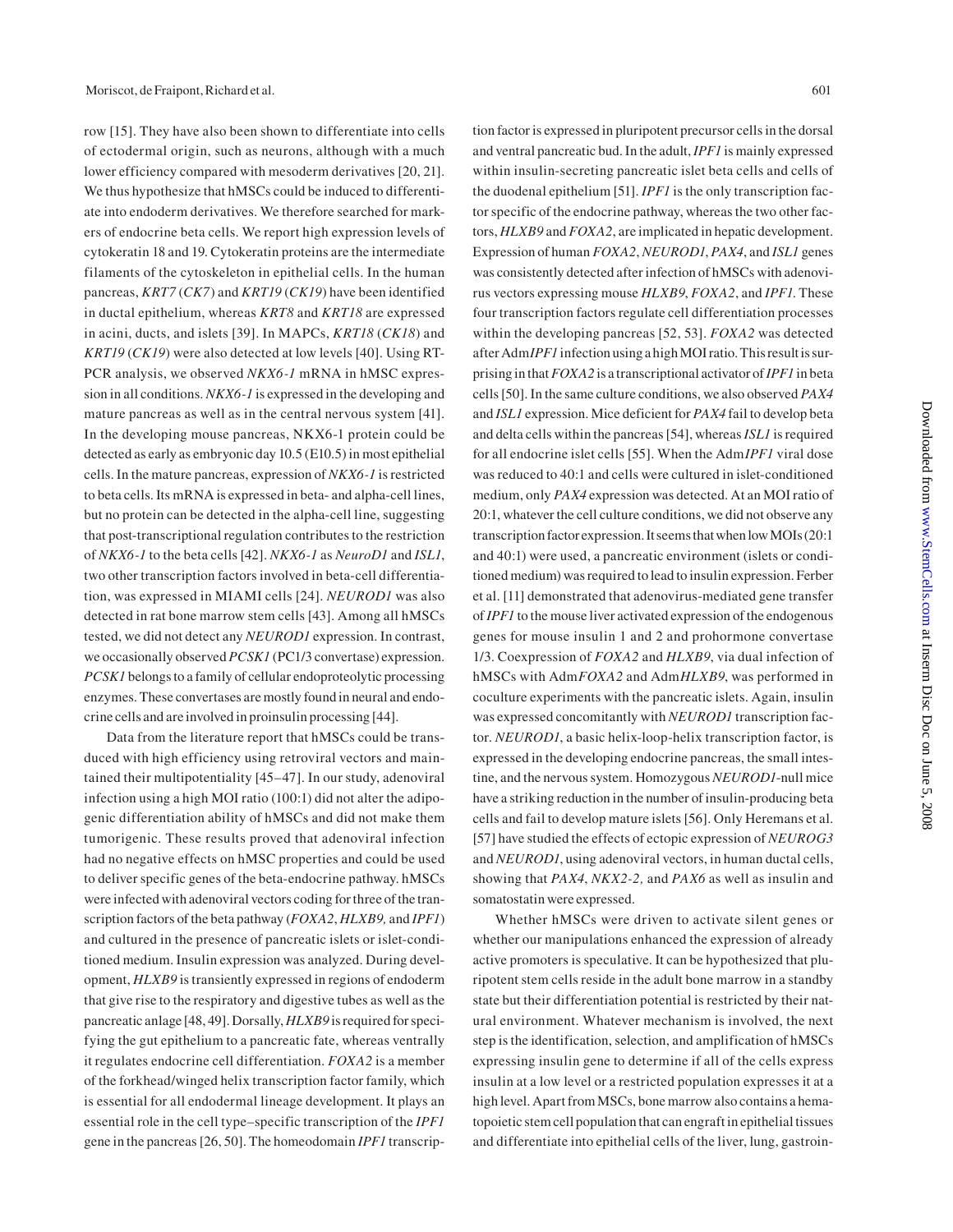testinal tract, and skin [17]. Our cell population was negative for CD45, and we favor the hypothesis that cells undergoing insulin gene expression were mesenchymal and not hematopoietic stem cells. Recently, a new population of nontransformed pluripotent human cells isolated from bone marrow was described [24]. When these cells were treated with factors known to promote the expression of a beta-like cell phenotype, expression of insulin and glucagon genes was detected by RT-PCR. Elsewhere, in vivo experiments showed that transplantation of adult bone marrow–derived cells expressing c-kit reduce hyperglycemia in mice with streptozotocin-induced pancreatic damage [58]. Moreover, bone marrow cells that selectively express the enhanced green fluorescent protein (EGFP) if the insulin gene is actively transcribed were transplanted into lethally irradiated recipient mice and gave rise to EGFP-positive insulin-producing cells in pancreatic islets [59]. However, other studies suggest that stem

#### **References**

- 1 Shapiro AM, Lakey JR, Ryan EA et al. Islet transplantation in seven patients with type 1 diabetes mellitus using a glucocorticoid-free immunosuppressive regimen. N Engl J Med 2000;343:230–238.
- 2 Benhamou PY, Oberholzer J, Toso C et al. Human islet transplantation network for the treatment of type I diabetes: first data from the Swiss-French GRAGIL consortium (1999–2000). Groupe de Recherche Rhin Rhône Alpes Geneve pour la transplantation d'Ilots de Langerhans. Diabetologia 2001;44:859–864.
- 3 Soria B, Skoudy A, Martin F. From stem cells to beta cells: new strategies in cell therapy of diabetes mellitus. Diabetologia 2001;44:407–415.
- 4 Serup P, Madsen OD, Mandrup-Poulsen T. Islet and stem cell transplantation for treating diabetes. BMJ 2001;322:29–32.
- 5 Rosenberg L. In vivo cell transformation: neogenesis of beta cells from pancreatic ductal cells. Cell Transplant 1995;4:371–383.
- 6 Assady S, Maor G, Amit M et al. Insulin production by human embryonic stem cells. Diabetes 2001;50:1691–1697.
- 7 Castaing M, Peault B, Basmaciogullari A et al. Blood glucose normalization upon transplantation of human embryonic pancreas into beta-celldeficient SCID mice. Diabetologia 2001;44:2066–2076.
- 8 Soria B, Roche E, Berna G et al. Insulin-secreting cells derived from embryonic stem cells normalize glycemia in streptozotocin-induced diabetic mice. Diabetes 2000;49:157–162.
- 9 Kojima H, Nakamura T, Fujita Y et al. Combined expression of pancreatic duodenal homeobox 1 and islet factor 1 induces immature enterocytes to produce insulin. Diabetes 2002;51:1398–1408.
- 10 Yang L, Li S, Hatch H et al. In vitro trans-differentiation of adult hepatic stem cells into pancreatic endocrine hormone-producing cells. Proc Natl Acad Sci U S A 2002;99:8078–8083.
- 11 Ferber S, Halkin A, Cohen H et al. Pancreatic and duodenal homeobox gene 1 induces expression of insulin genes in liver and ameliorates streptozotocin-induced hyperglycemia. Nat Med 2000;6:568–572.
- 12 Bonner-Weir S, Taneja M, Weir GC et al. In vitro cultivation of human islets from expanded ductal tissue. Proc Natl Acad Sci U S A 2000;97:7999–8004.
- 13 Ramiya VK, Maraist M, Arfors KE et al. Reversal of insulin-dependent

cells may act through differentiation into endothelial cells that may affect the islet regeneration process [60]. In conclusion, our results demonstrate that human bone marrow stem cells are able to express insulin gene by a mechanism involving both transcription factors involved in beta-cell differentiation and appropriate microenvironment.

#### **Acknowledgments**

We are grateful to J. Méo, V. Konik-Mathevet, M. Samuel, O. Vermeulen, and L. Ydoux for technical assistance. We thank the Laboratoire de Thérapie Génique de Nantes and Généthon III for generation adenoviruses and Dr. T. Berney for the generous islet gift. This work was supported by grants from AGIRaDom (to P.- Y.B.), AFM/Inserm (to P.S.), Region Rhone-Alpes Emergence (to P.S.), ARC (to P.S.), and AVENIR program (to P.S.).

 diabetes using islets generated in vitro from pancreatic stem cells. Nat Med 2000;6:278–282.

- 14 Anderson DJ, Gage FH, Weissman IL. Can stem cells cross lineage boundaries? Nat Med 2001;7:393–395.
- 15 Pittenger MF, Mackay AM, Beck SC et al. Multilineage potential of adult human mesenchymal stem cells. Science 1999;284:143–147.
- 16 Lagasse E, Connors H, Al-Dhalimy M et al. Purified hematopoietic stem cells can differentiate into hepatocytes in vivo. Nat Med 2000;6:1229– 1234.
- 17 Krause DS, Theise ND, Collector MI et al. Multi-organ, multi-lineage engraftment by a single bone marrow-derived stem cell. Cell 2001;105:369–377.
- 18 Weissman IL. Stem cells: units of development, units of regeneration, and units in evolution. Cell 2000;100:157–168.
- 19 Deans RJ, Moseley AB. Mesenchymal stem cells: biology and potential clinical uses. Exp Hematol 2000;28:875–884.
- 20 Sanchez-Ramos J, Song S, Cardozo-Pelaez F et al. Adult bone marrow stromal cells differentiate into neural cells in vitro. Exp Neurol 2000;164:247–256.
- 21 Woodbury D, Schwarz EJ, Prockop DJ et al. Adult rat and human bone marrow stromal cells differentiate into neurons. J Neurosci Res 2000;61:364–370.
- 22 Reyes M, Lund T, Lenvik T et al. Purification and ex vivo expansion of postnatal human marrow mesodermal progenitor cells. Blood 2001;98:2615–2625.
- 23 Jiang Y, Jahagirdar BN, Reinhardt RL et al. Pluripotency of mesenchymal stem cells derived from adult marrow. Nature 2002;418:41–49.
- 24 D'Ippolito G, Diabira S, Howard GA et al. Marrow-isolated adult multilineage inducible (MIAMI) cells, a unique population of postnatal young and old human cells with extensive expansion and differentiation potential. J Cell Sci 2004;117:2971–2981.
- 25 Schwitzgebel VM, Scheel DW, Conners JR et al. Expression of neurogenin3 reveals an islet cell precursor population in the pancreas. Development 2000;127:3533–3542.

26 Wu KL, Gannon M, Peshavaria M et al. Hepatocyte nuclear factor 3beta is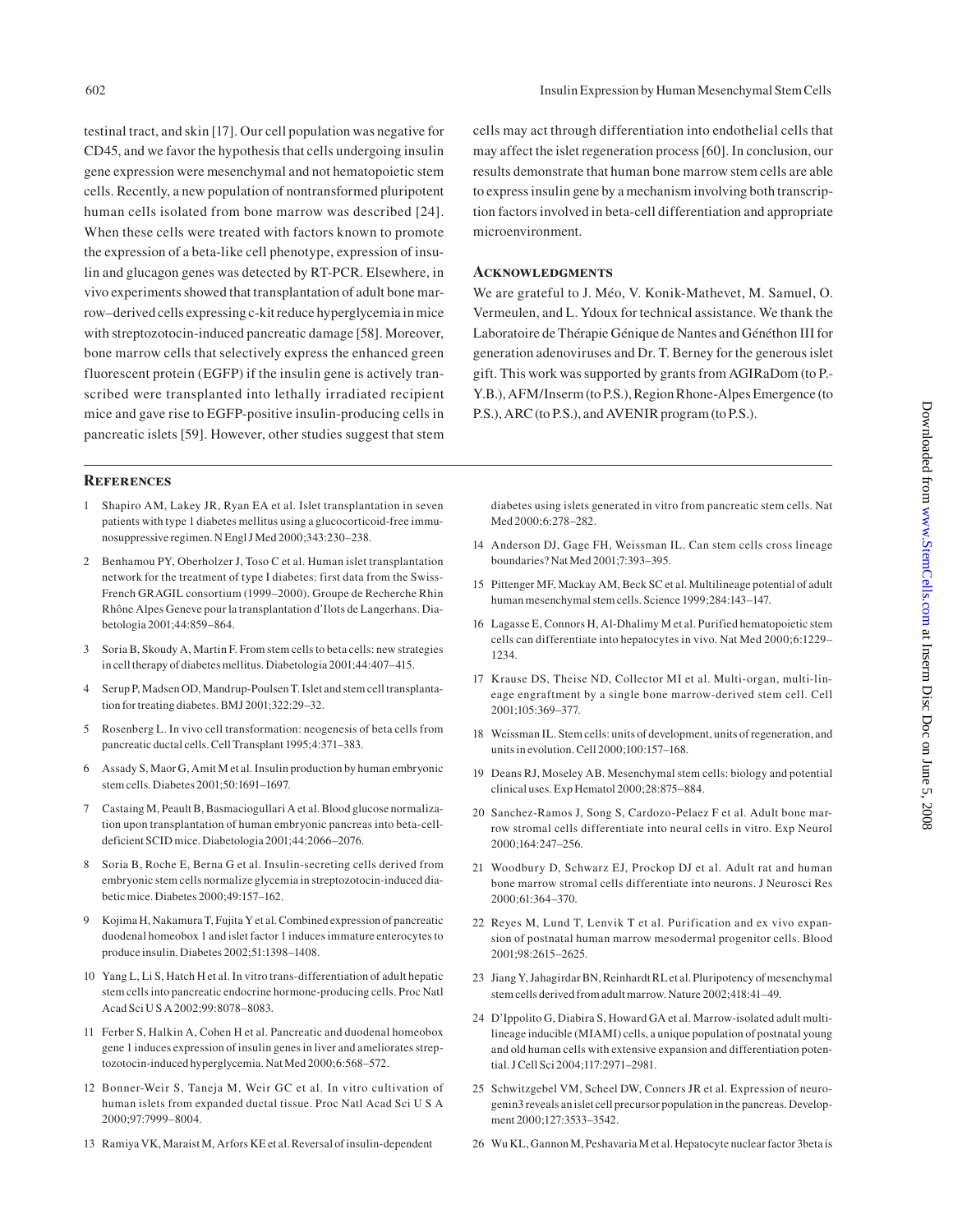#### Moriscot, de Fraipont, Richard et al. 603

involved in pancreatic beta-cell-specific transcription of the pdx-1 gene. Mol Cell Biol 1997;17:6002–6013.

- 27 Marshak S, Benshushan E, Shoshkes M et al. Functional conservation of regulatory elements in the pdx-1 gene: PDX-1 and hepatocyte nuclear factor 3beta transcription factors mediate beta-cell-specific expression. Mol Cell Biol 2000;20:7583–7590.
- 28 Rooman I, Heremans Y, Heimberg H et al. Modulation of rat pancreatic acinoductal transdifferentiation and expression of PDX-1 in vitro. Diabetologia 2000;43:907–914.
- 29 Beattie GM, Itkin-Ansari P, Cirulli V et al. Sustained proliferation of PDX-1+ cells derived from human islets. Diabetes 1999;48:1013–1019.
- 30 Sharma A, Zangen DH, Reitz P et al. The homeodomain protein IDX-1 increases after an early burst of proliferation during pancreatic regeneration. Diabetes 1999;48:507–513.
- 31 Colter DC, Class R, DiGirolamo CM et al. Rapid expansion of recycling stem cells in cultures of plastic-adherent cells from human bone marrow. Proc Natl Acad Sci U S A 2000;97:3213–3218.
- 32 Friedenstein AJ, Gorskaja JF, Kulagina NN. Fibroblast precursors in normal and irradiated mouse hematopoietic organs. Exp Hematol 1976;4:267–274.
- 33 Kobune M, Kawano Y, Ito Y et al. Telomerized human multipotent mesenchymal cells can differentiate into hematopoietic and cobblestone areasupporting cells. Exp Hematol 2003;31:715–722.
- 34 Zimmermann S, Voss M, Kaiser S et al. Lack of telomerase activity in human mesenchymal stem cells. Leukemia 2003;17:1146–1149.
- 35 Parsch D, Fellenberg J, Brummendorf TH et al. Telomere length and telomerase activity during expansion and differentiation of human mesenchymal stem cells and chondrocytes. J Mol Med 2004;82:49–55.
- 36 Okamoto T, Aoyama T, Nakayama T et al. Clonal heterogeneity in differentiation potential of immortalized human mesenchymal stem cells. Biochem Biophys Res Commun 2002;295:354–361.
- 37 Kogler G, Sensken S, Airey JA et al. A new human somatic stem cell from placental cord blood with intrinsic pluripotent differentiation potential. J Exp Med 2004;200:123–135.
- 38 Pochampally RR, Smith JR, Ylostalo J et al. Serum deprivation of human marrow stromal cells (hMSCs) selects for a sub-population of early progenitor cells with enhanced expression of Oct-4 and other embryonic genes. Blood 2004;103:1647–1652.
- 39 Bouwens L, Wang RN, De Blay E et al. Cytokeratins as markers of ductal cell differentiation and islet neogenesis in the neonatal rat pancreas. Diabetes 1994;43:1279–1283.
- 40 Schwartz RE, Reyes M, Koodie L et al. Multipotent adult progenitor cells from bone marrow differentiate into functional hepatocyte-like cells. J Clin Invest 2002;109:1291–1302.
- 41 Sander M, Sussel L, Conners J et al. Homeobox gene Nkx6.1 lies downstream of Nkx2.2 in the major pathway of beta-cell formation in the pancreas. Development 2000;127:5533–5540.
- 42 Watada H, Mirmira RG, Leung J et al. Transcriptional and translational regulation of beta-cell differentiation factor Nkx6.1. J Biol Chem 2000;275:34224–34230.
- 43 Woodbury D, Reynolds K, Black IB. Adult bone marrow stromal stem cells express germline, ectodermal, endodermal, and mesodermal genes prior to neurogenesis. J Neurosci Res 2002;69:908–917.
- 44 Scopsi L, Gullo M, Rilke F et al. Proprotein convertases (PC1/PC3 and PC2) in normal and neoplastic human tissues: their use as markers of neuroendocrine differentiation. J Clin Endocrinol Metab 1995;80:294–301.
- 45 Schwarz EJ, Alexander GM, Prockop DJ et al. Multipotential marrow stromal cells transduced to produce L-DOPA: engraftment in a rat model of Parkinson disease. Hum Gene Ther 1999;10:2539–2549.
- 46 Lee K, Majumdar MK, Buyaner D et al. Human mesenchymal stem cells maintain transgene expression during expansion and differentiation. Mol Ther 2001;3:857–866.
- 47 Allay JA, Dennis JE, Haynesworth SE et al. LacZ and interleukin-3 expression in vivo after retroviral transduction of marrow-derived human osteogenic mesenchymal progenitors. Hum Gene Ther 1997;8:1417–1427.
- 48 Li H, Arber S, Jessell TM et al. Selective agenesis of the dorsal pancreas in mice lacking homeobox gene Hlxb9. Nat Genet 1999;23:67–70.
- 49 Harrison KA, Thaler J, Pfaff SL et al. Pancreas dorsal lobe agenesis and abnormal islets of Langerhans in Hlxb9-deficient mice. Nat Genet 1999;23:71–75.
- 50 Lee CS, Sund NJ, Vatamaniuk MZ et al. Foxa2 controls Pdx1 gene expression in pancreatic beta-cells in vivo. Diabetes 2002;51:2546–2551.
- 51 McKinnon CM, Docherty K. Pancreatic duodenal homeobox-1, PDX-1, a major regulator of beta cell identity and function. Diabetologia 2001;44:1203–1214.
- 52 Scharfmann R. Control of early development of the pancreas in rodents and humans: implications of signals from the mesenchyme. Diabetologia 2000;43:1083–1092.
- 53 Sander M, German MS. The beta cell transcription factors and development of the pancreas. J Mol Med 1997;75:327–340.
- 54 Sosa-Pineda B, Chowdhury K, Torres M et al. The Pax4 gene is essential for differentiation of insulin-producing beta cells in the mammalian pancreas. Nature 1997;386:399–402.
- 55 Ahlgren U, Pfaff SL, Jessell TM et al. Independent requirement for ISL1 in formation of pancreatic mesenchyme and islet cells. Nature 1997;385:257–260.
- 56 Naya FJ, Huang HP, Qiu Y et al. Diabetes, defective pancreatic morphogenesis, and abnormal enteroendocrine differentiation in BETA2/neuroD-deficient mice. Genes Dev 1997;11:2323–2334.
- 57 Heremans Y, Van De Casteele M, in't Veld P et al. Recapitulation of embryonic neuroendocrine differentiation in adult human pancreatic duct cells expressing neurogenin 3. J Cell Biol 2002;159:303–312.
- 58 Hess D, Li L, Martin M et al. Bone marrow-derived stem cells initiate pancreatic regeneration. Nat Biotechnol 2003;21:763–770.
- 59 Ianus A, Holz GG, Theise ND et al. In vivo derivation of glucose-competent pancreatic endocrine cells from bone marrow without evidence of cell fusion. J Clin Invest 2003;111:843–850.
- 60 Mathews V, Hanson PT, Ford E et al. Recruitment of bone marrowderived endothelial cells to sites of pancreatic beta-cell injury. Diabetes 2004;53:91–98.